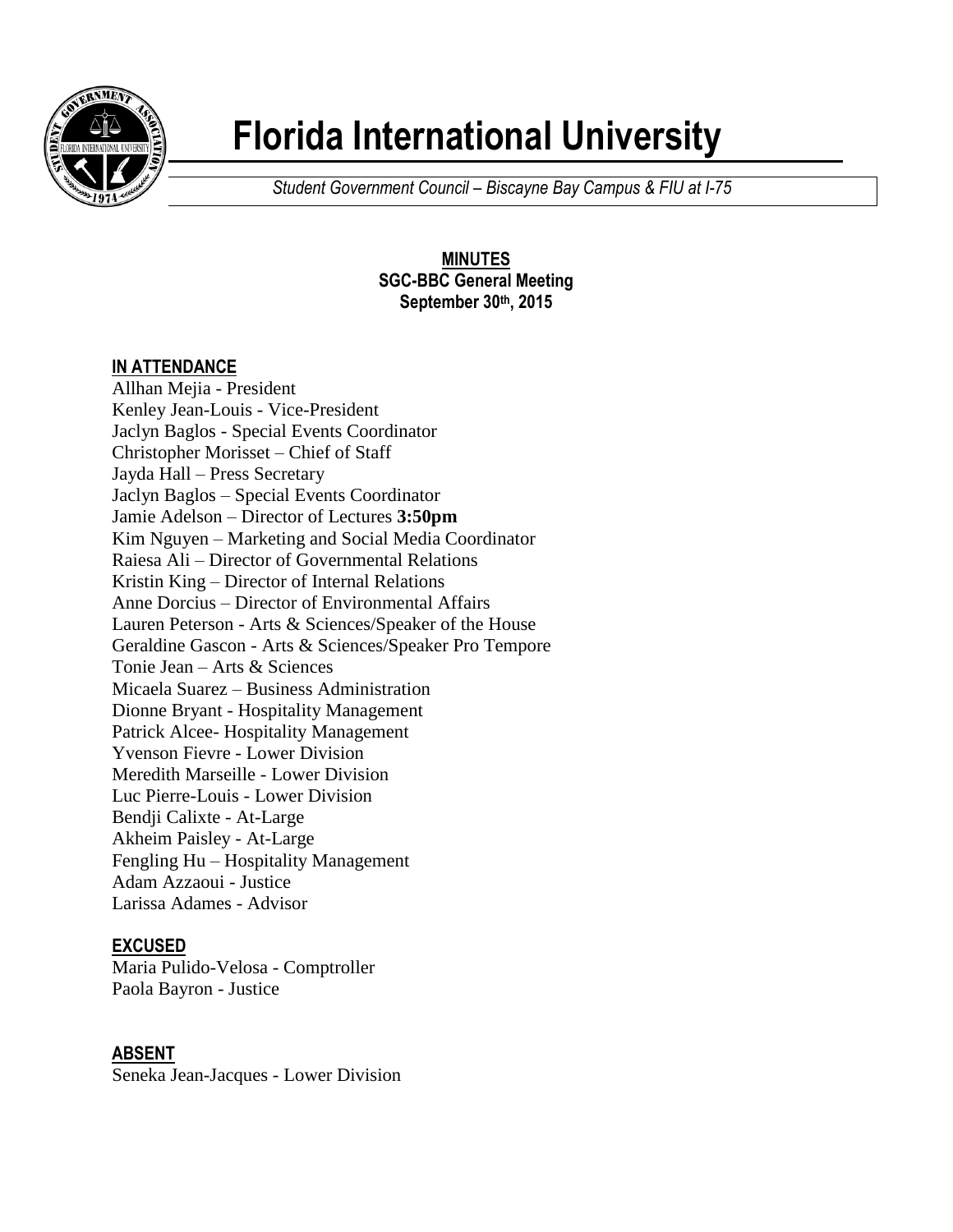#### **GUEST**

Kathleen Devaney – Front Desk Assistant Tong Li – Justice Candidate Yunfan Zhang - International Student Coordinator Candidate Marquele Brown - Intern Coordinator Candidate Morgan Granoff – Journalism and Mass Communications Senator Candidate

# **CALL TO ORDER**

The Student Government Association (BBC) held a meeting on September  $30<sup>th</sup>$ , 2015 in WUC 245. The meeting was called to order at **3:37pm**, approximately, by President **Allhan Mejia** who presided over the meeting in its entirety.

# **PRESIDENT'S REPORT**

- President Mejia welcomed the new council members. He introduced himself and thanked those who voted for him.
- President Mejia said he is currently working on the class surveys. He thanked the senators who met with advisors and promoted the survey. Mr. Mejia would like to have at least 250 students surveyed by November's General Meeting.
- President Mejia said he would like the council members to have fun and enjoy their time at SGA. He stated that everyone is here to help one another and to feel free to ask for help. Mr. Mejia said everyone is equal and he has an open door policy.
- President Mejia said he would like to keep the street team going strong.

#### **Vice President's Report**

- Vice President Jean-Louis wished Advisor Adames a Happy Birthday.
- Vice President Jean-Louis informed the council that Marketing and Social Media Coordinator Nguyen created a "WeChat", a popular social media outlet used by many of the Asian students at BBC, to better communicate with the International Students community and increase their involvement.
- Vice President Jean-Louis asked the council to please stop by the Game Room to view the new changes, including new furniture, which were funded by SGA and were recently completed.
- Vice President Jean-Louis said the Hospitality Building is currently under construction to create a view of the bay on the  $3<sup>rd</sup>$  floor. He said it should be completed within the next few weeks.
- Vice President Jean-Louis stated that Mast Academy has received the funds to build their school, and the construction should be completed in 2 years.
- Vice President Jean-Louis would like the council to submit their office hours so he can set the best schedule for street team. He believes the street team is a great way to achieve the survey goals.
- Vice President Jean-Louis said Diversity Day will be held on October  $6<sup>th</sup>$ .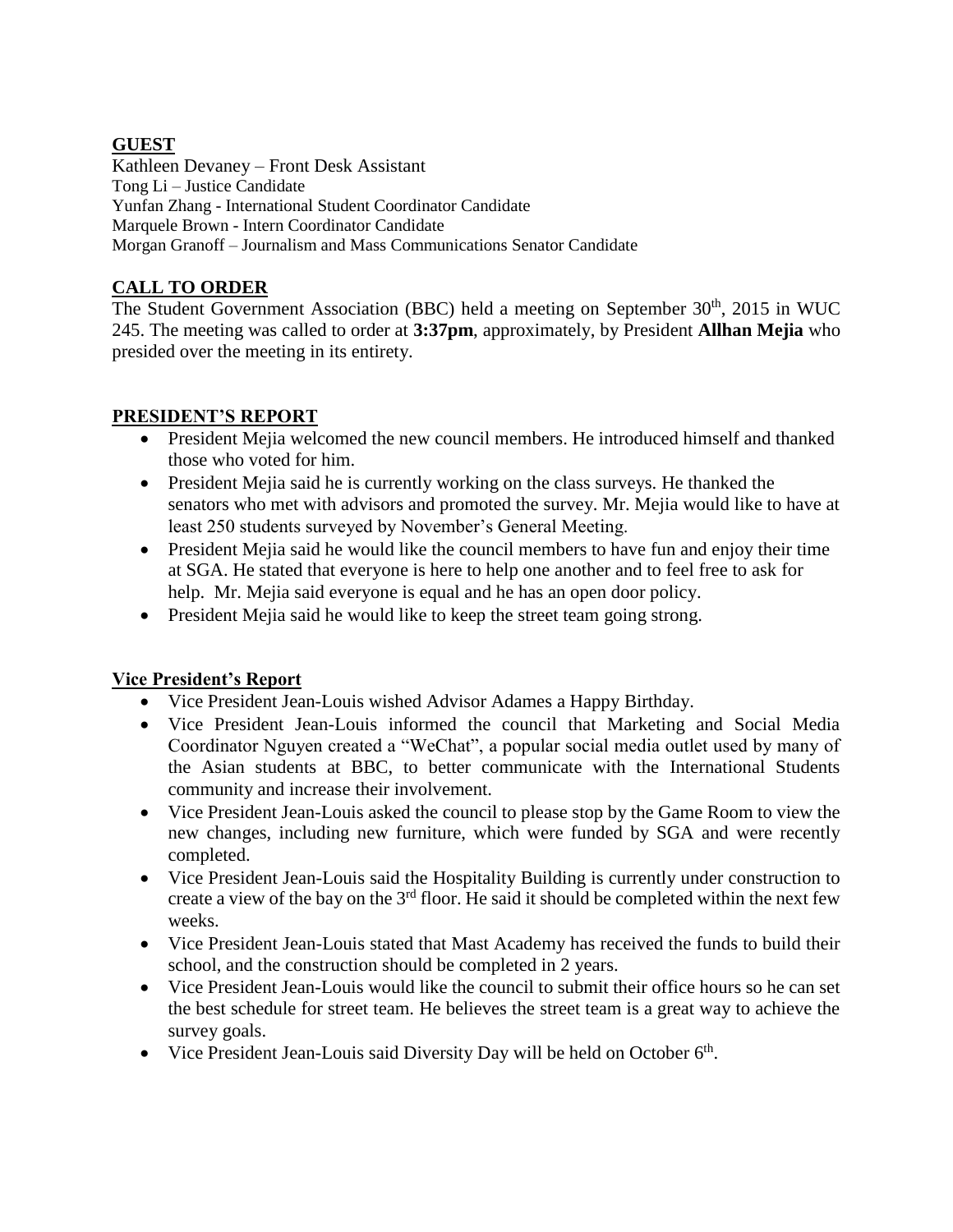## **Comptroller's Report**

No Report

#### SENATE SPEAKER REPORT

- Speaker Peterson said the council is unable to approve September 14<sup>th</sup> Senate minutes as of yet.
- Speaker Peterson said she will be meeting with all of the committee chairs next week to discuss any issues or concerns they may have and would like to receive their reports beforehand for review.
- Speaker Peterson said Meet Your Dean is on October 26th, where attendance is mandatory.

#### Chief of Staff Report

- Chief of Staff Morisset said he would like to create a tradition for FIU as a whole.
- Chief of Staff Morisset said he will be completing a Self-Image Project with Meredith from the BBC Women's Center.
- Chief of Staff Morisset said he will be meeting with Dr. Moll Friday to begin Recycling Project for the campus.

#### ADVISOR'S REPORT

- Advisor Adames asked the council to please review the Homecoming schedule that was recently released. She said the tickets for the events are available at the FIU One Card office.
- Advisor Adames said SGA will have an alumni event on October  $23<sup>rd</sup>$ , during Homecoming. She said it is a great opportunity for current council members to network with previous council members and ask for advice.
- Advisor Adames said the Homecoming float and office decorating will be led by Graduate Assistant Magda and Special Events Coordinator Baglos.
- Advisor Adames said SGA scholarship applications are still open and council members can apply because while SGA provides the funds, they do not review the applications.
- Advisor Adames asked the council to please set up one on one meetings to assess SGA, growth and leadership in the council. She said there will also be an exit survey at the end of the semester.
- Advisor Adames reminded the council to check their emails for internship opportunities that she sends.
- Advisor Adames said the business cards and name tags are completed and will be available for pickup tomorrow.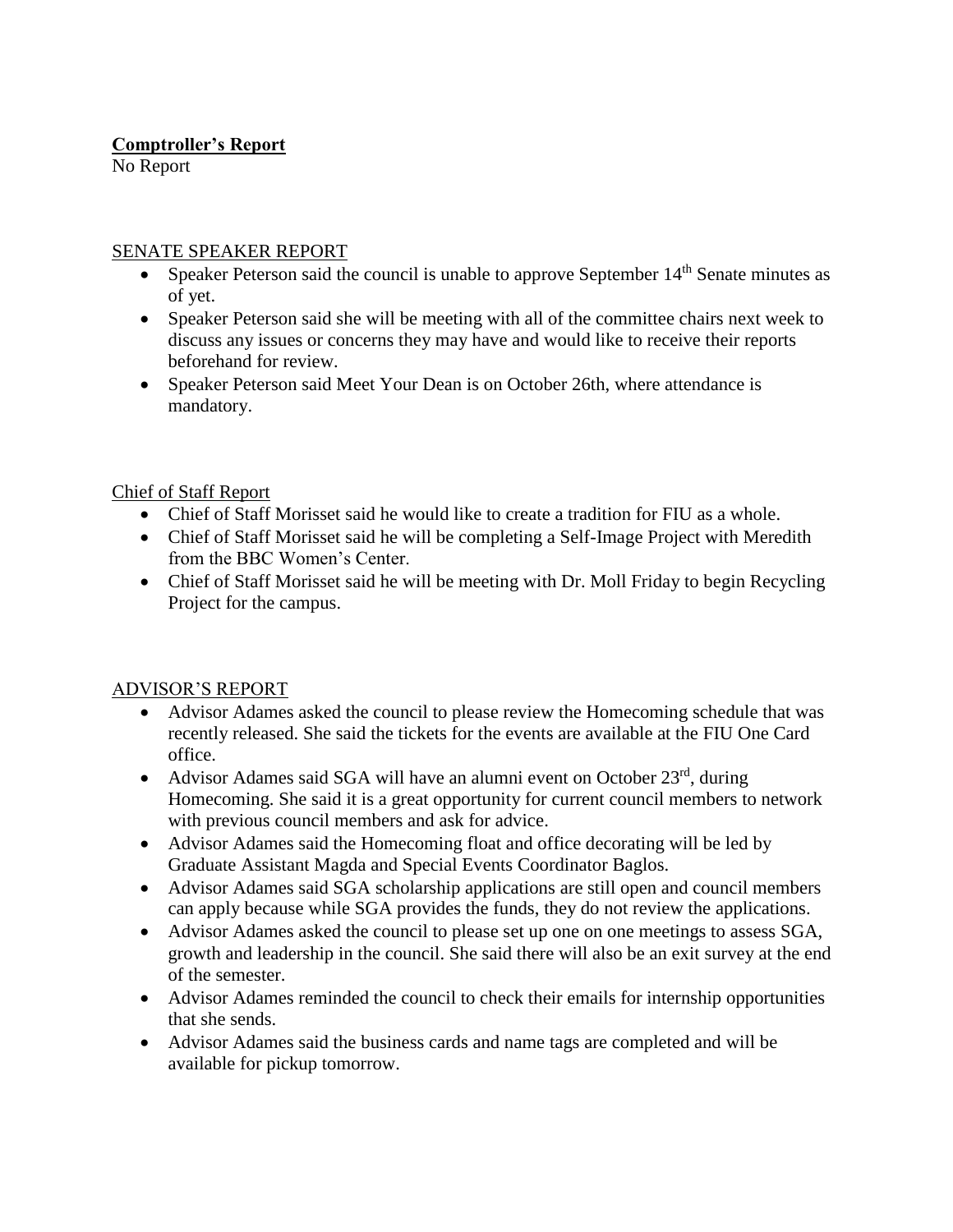- Advisor Adames asked the council to please meet in Panther Square to take the SGA group photo, which will be featured in the campus life calendar, and there will be cake in the office afterward for September birthdays.
- Advisor Adames stated that office hours are from 8:30am 5pm.

#### **NEW BUSINESS**

A. Justice - Tong Li

Tong Li said she came to the United States for the first time about a month ago and Miami is a beautiful city. She is now a senior majoring in Hospitality. Ms. Li said she is reliable, analytical, and has worked with the government in China. Ms. Li also stated that she has played the piano for the last 7 years and practices every day and would like to enjoy being a part of SGA\

Senator Pierre-Louis moved to appoint Tong Li as Justice. Senator Jean seconded the motion.

Roll Call Vote:

Senator Marseille - Yay Senator Fierve - Yay Senator Pierre- Louis - Yay Senator Jean - Yay Senator Calixte - Yay Senator Suarez - Yay Senator Bryant - Yay Senator Alcee - Yay Senator Hu - Yay Senator Gascon - Yay Senator Peterson - Yay

By a vote of 11/0/0, Tong Li was appointed as Justice.

B. International Student Services Coordinator- Yunfan Zhang

Yunfan Zhang is a senior majoring in Hospitality Management and this is her first time in the United States. Ms. Zhang said she is responsible and would like to help international students become more involved on campus. She was a member of a music club in China, has participated in FIU cultural festivals and had an internship working with students. Ms. Zhang said she understands the responsibilities of the positon and would like to improve her English and leadership skills.

Senator Alcee moved to appoint Yunfan Zhang as International Student Services Coordinator.

Senator Paisley seconded the motion.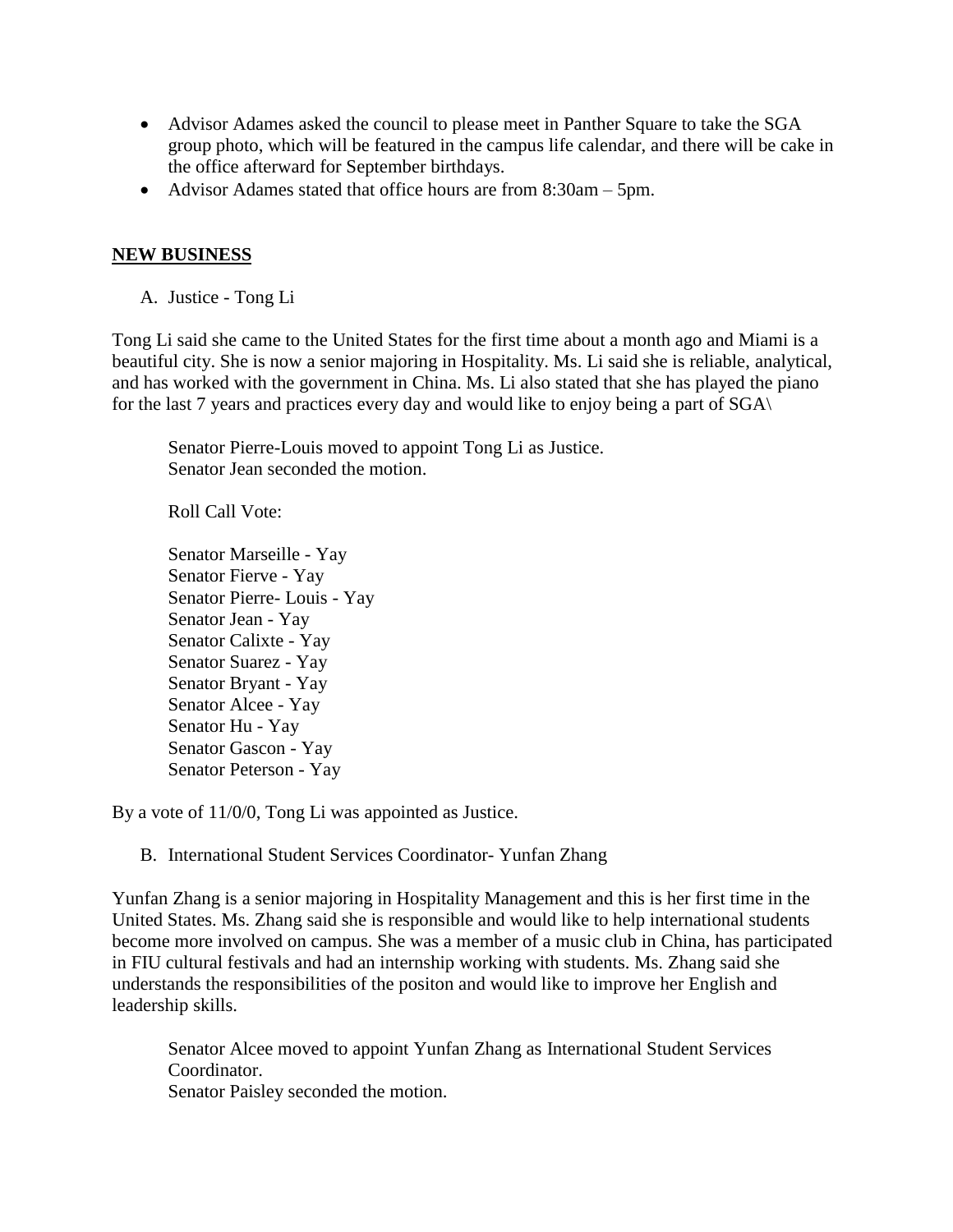Roll Call Vote:

Senator Marseille - Yay Senator Fierve - Yay Senator Pierre- Louis - Yay Senator Jean - Yay Senator Calixte - Yay Senator Suarez - Yay Senator Bryant - Yay Senator Alcee - Yay Senator Hu - Yay Senator Gascon - Yay Senator Peterson - Yay

By a vote of 11/0/0, Yunfan Zhang was appointed as International Student Services Coordinator.

C. Intern Coordinator- Marquele Brown

Marquele Brown is currently majoring in Public Relations and said he would like to be appointed as the Intern Coordinator. He was the SGA Elections Commissioner last year and said he will use his experience and understanding of SGA for the new position. Mr. Brown said he would like to teach interns to communicate, manage their time, and help them to become better students. Mr. Brown plans to teach the interns how to improve their resumes, communication skills, and charity work.

Senator Jean moved to appoint Marquele Brown as Intern Coordinator. Senator Pierre-Louis seconded the motion.

Roll Call Vote:

Senator Marseille - Yay Senator Fierve - Yay Senator Pierre- Louis - Yay Senator Jean - Yay Senator Calixte - Yay Senator Suarez - Yay Senator Bryant - Yay Senator Alcee - Yay Senator Hu - Yay Senator Gascon - Yay Senator Peterson - Yay

By a vote of 11/0/0, Marquele Brown was appointed as Intern Coordinator.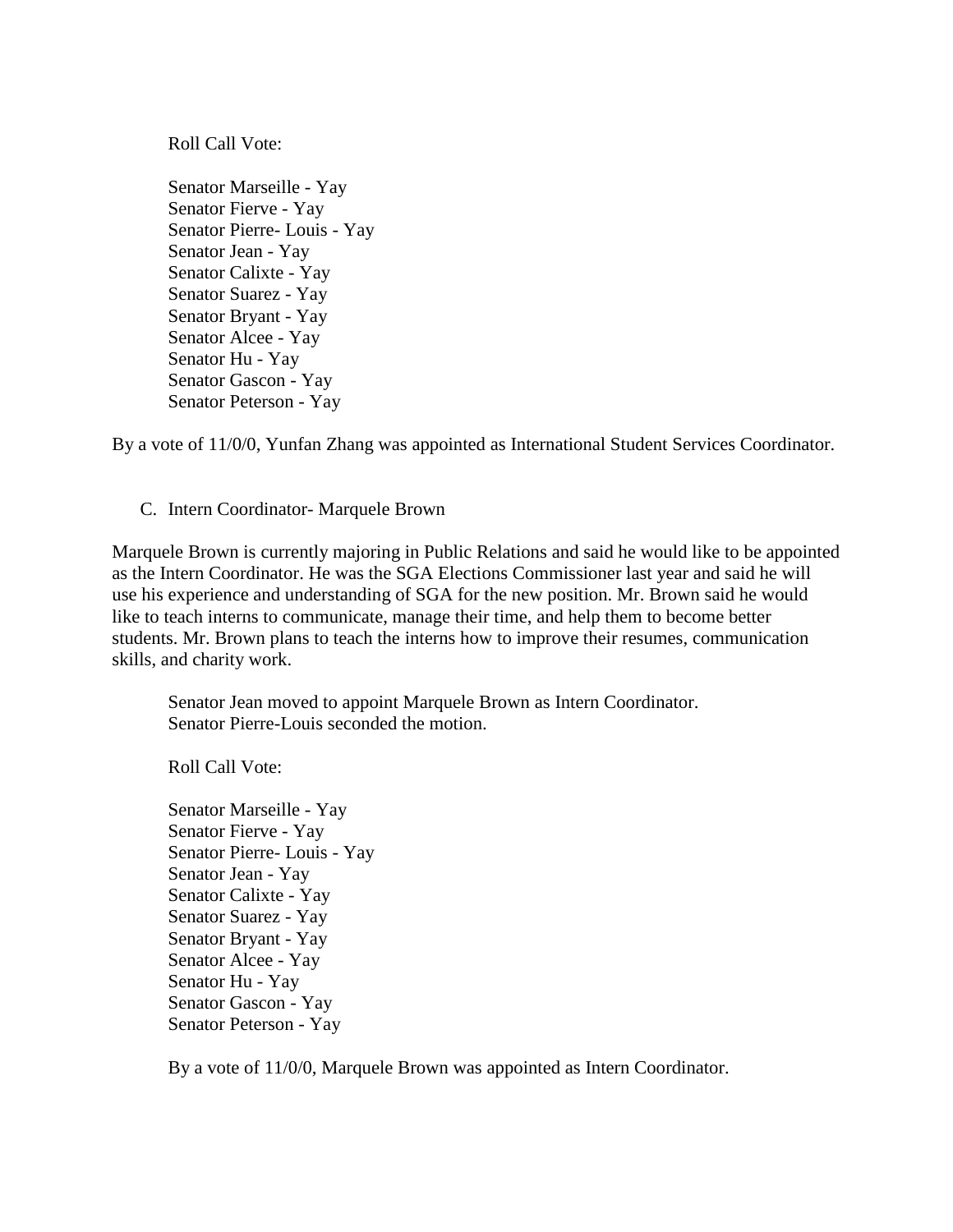D. Chief Justice- Akheim Paisley

Akheim Paisley greeted the council and introduced himself. He said, as Chief Justice, he will hold everyone to the standards of the statues and constitution. He plans to be impartial and make tough decisions. Mr. Paisley hopes to create a full and thriving judicial branch. He is well versed in SGA legislation and knows how to separate business and friendship.

Senator Jean moved to appoint Akheim Paisley as Chief Justice. Senator Alcee seconded the motion.

Roll Call Vote:

Senator Marseille - Yay Senator Fierve - Yay Senator Pierre- Louis - Yay Senator Jean - Yay Senator Calixte - Yay Senator Suarez - Yay Senator Bryant - Yay Senator Alcee - Yay Senator Hu - Yay Senator Gascon - Yay Senator Peterson - Yay

E. SJMC Senator- Morgan Granoff

Morgan Granoff is a senior majoring in Journalism. She would like to have a career in politics and is on the Dean's List. Ms. Granoff said she is involved in Delta Epsilon Iota Academic Honor Society and WRPG radio at FIU. She also speaks English, Spanish, and German, runs, and practices yoga. Ms. Granoff said she would like to bring light to student concerns and issues in the Journalism department. She hopes to help FIU's prosperity.

Senator Alcee moved to appoint Morgan Granoff as SJMC Senator. Senator Bryant seconded the motion.

Roll Call Vote:

Senator Marseille - Yay Senator Fierve - Yay Senator Pierre- Louis - Yay Senator Jean - Yay Senator Calixte - Yay Senator Suarez - Yay Senator Bryant - Yay